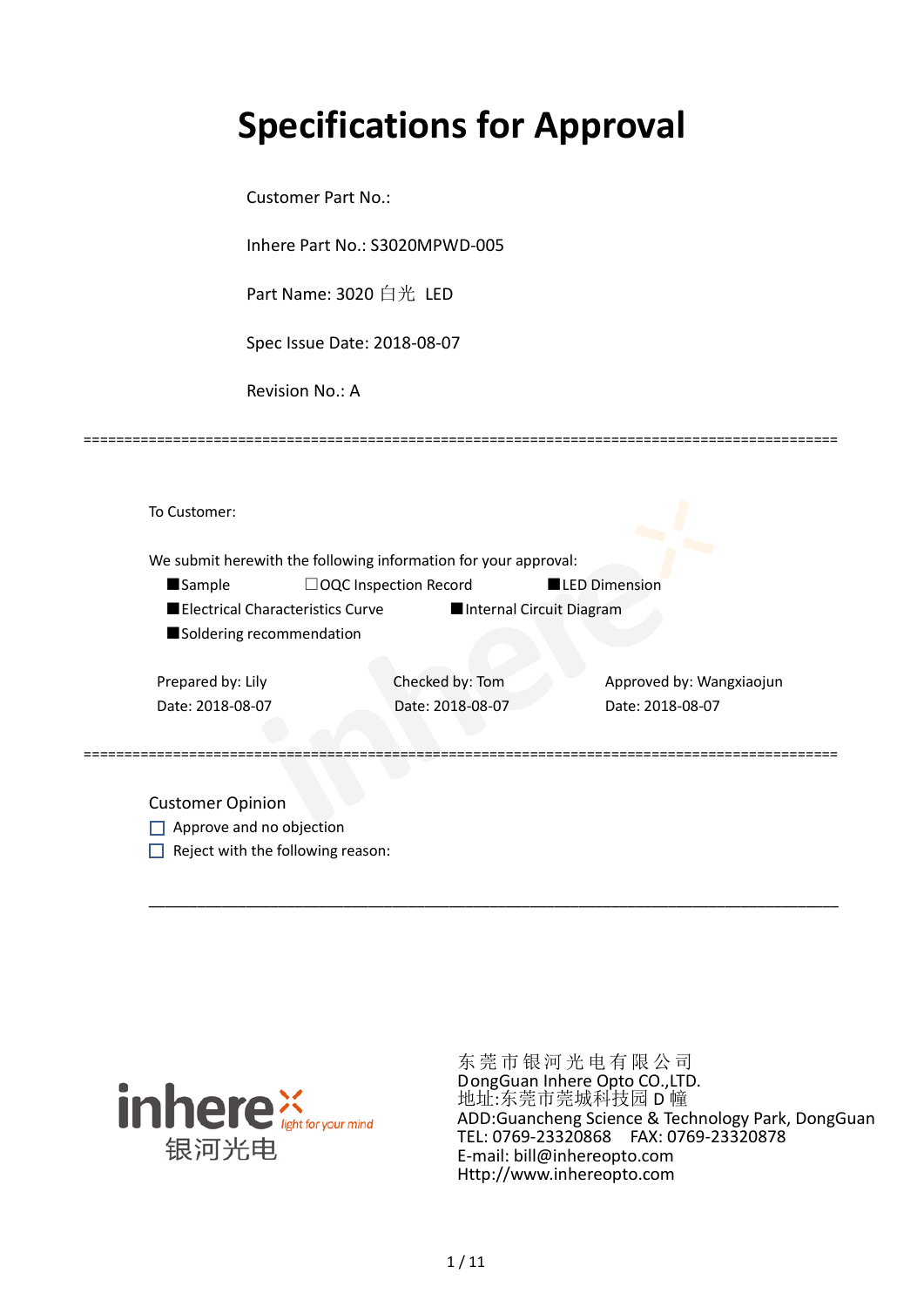#### **Features**

3.0mm x 2.0mm SMD LED, 1.3mm thickness

Low power consumption

Wide view angle

Package: 3000pcs/reel

RoHS Compliant

#### **Applications**

Ideal for back light and indicator

Various colors and lens types available

### **Package outlines Recommend Pad Layout**



| <b>Emitted color</b><br>Part No. |       | <b>Dice</b> | Lens color |  |
|----------------------------------|-------|-------------|------------|--|
| S3020MPWD-005                    | White | InGaN/GaN   | Yellow     |  |

Notes:

 $+ \circ$ 

All dimensions are in millimeters (inches);

Ċ

Tolerances are ±0.1mm (0.004inch) unless otherwise noted.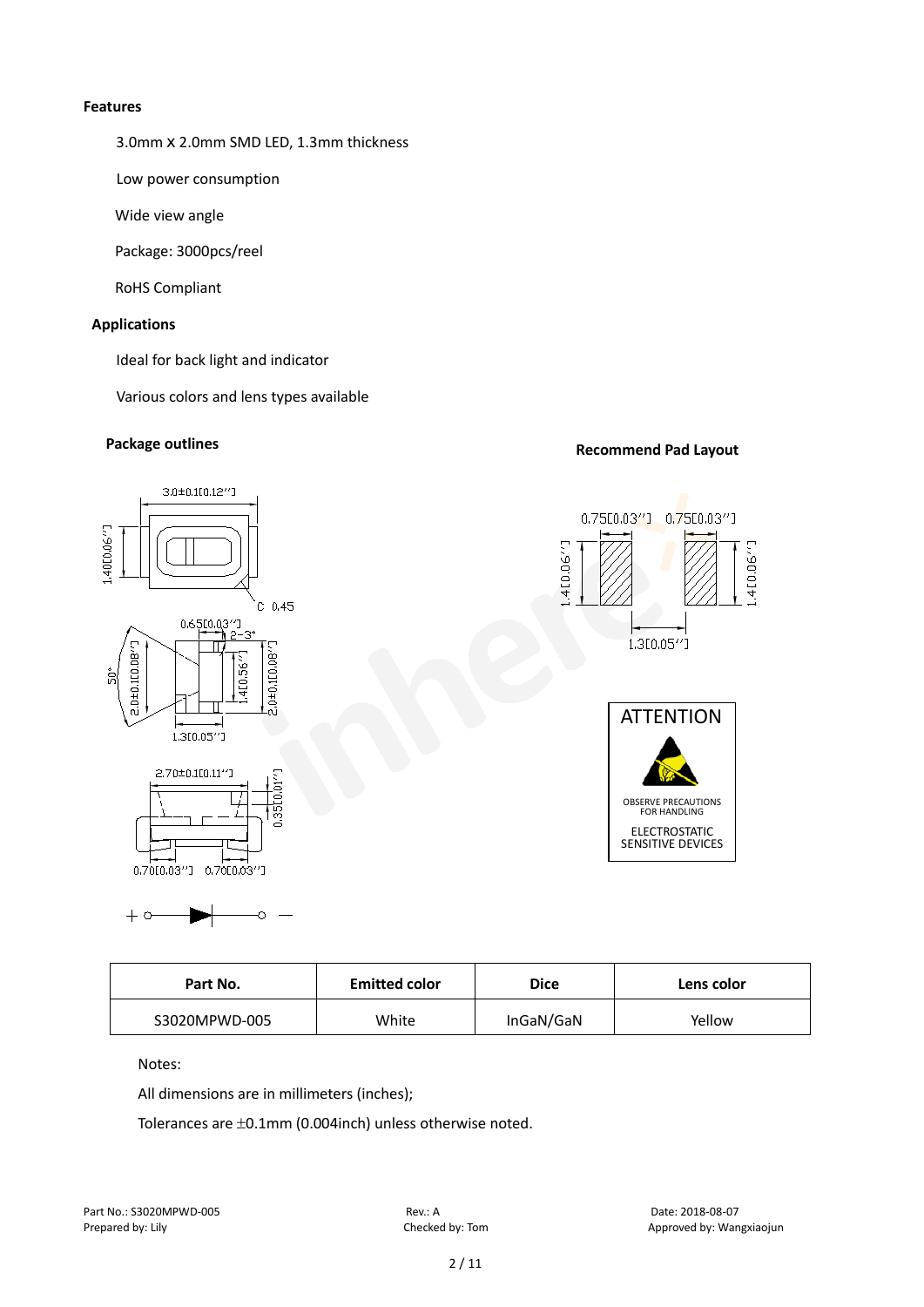## **Absolute Maximum Ratings (Ta=25**℃)

| Parameter                              | Symbol   | Value      | Unit         |
|----------------------------------------|----------|------------|--------------|
| Forward current                        | f <br>30 |            | mA           |
| Reverse voltage                        | Vr       | 5          | $\vee$       |
| Power dissipation                      | Pd       | 108        | mW           |
| Operating temperature                  | Top      | $-40$ ~+80 | $^{\circ}$ C |
| Storage temperature                    | Tstg     | $-40$ ~+85 | $^{\circ}$ C |
| Peak pulsing current (1/8 duty f=1kHz) | Ifp      | 125        | mA           |

#### **Electro-Optical Characteristics (Ta=25**℃**)**

|                         | <b>Test</b>      |                | Value  |                          |        |         |  |
|-------------------------|------------------|----------------|--------|--------------------------|--------|---------|--|
| Parameter               | <b>Condition</b> | Symbol         | Min    | Typ                      | Max    | Unit    |  |
|                         |                  | X              | 0.3060 | $-$                      | 0.3279 |         |  |
| <b>CIE Coordinates</b>  | $If=20mA$        | Υ              | 0.2960 | $\overline{\phantom{m}}$ | 0.3581 |         |  |
| Forward voltage         | $If=20mA$        | Vf             | 2.8    | $-$                      | 3.6    | $\sf V$ |  |
| Luminous intensity      | $If=20mA$        | Iv             | 1600   | 2155                     |        | mcd     |  |
| Viewing angle at 50% lv | $If=10mA$        | $2 \theta 1/2$ | $-$    | 120                      | --     | Deg     |  |
| Reverse current         | $Vr = 5V$        | Ir             |        | $-$                      | 10     | μA      |  |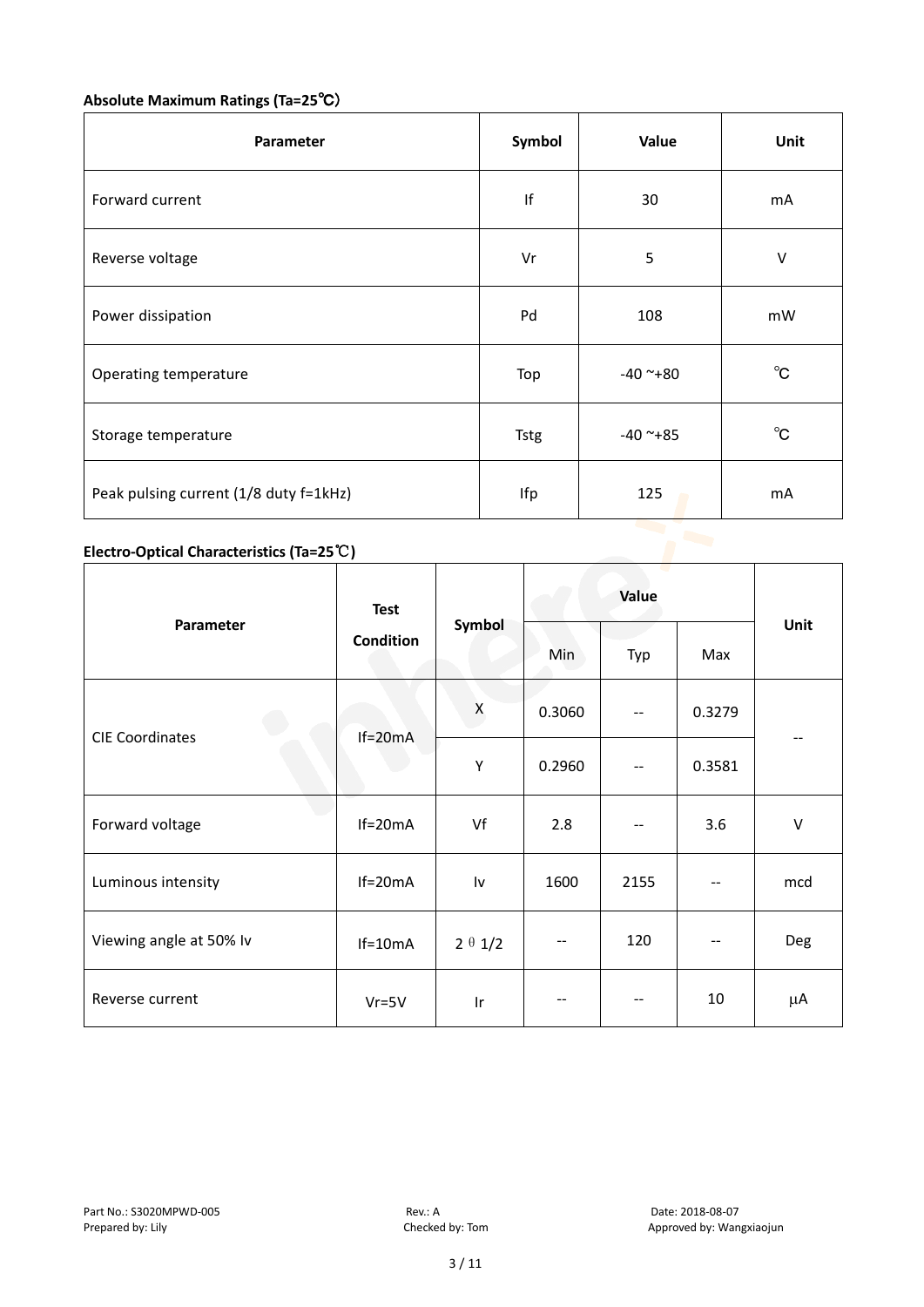#### **Optical characteristic curves**

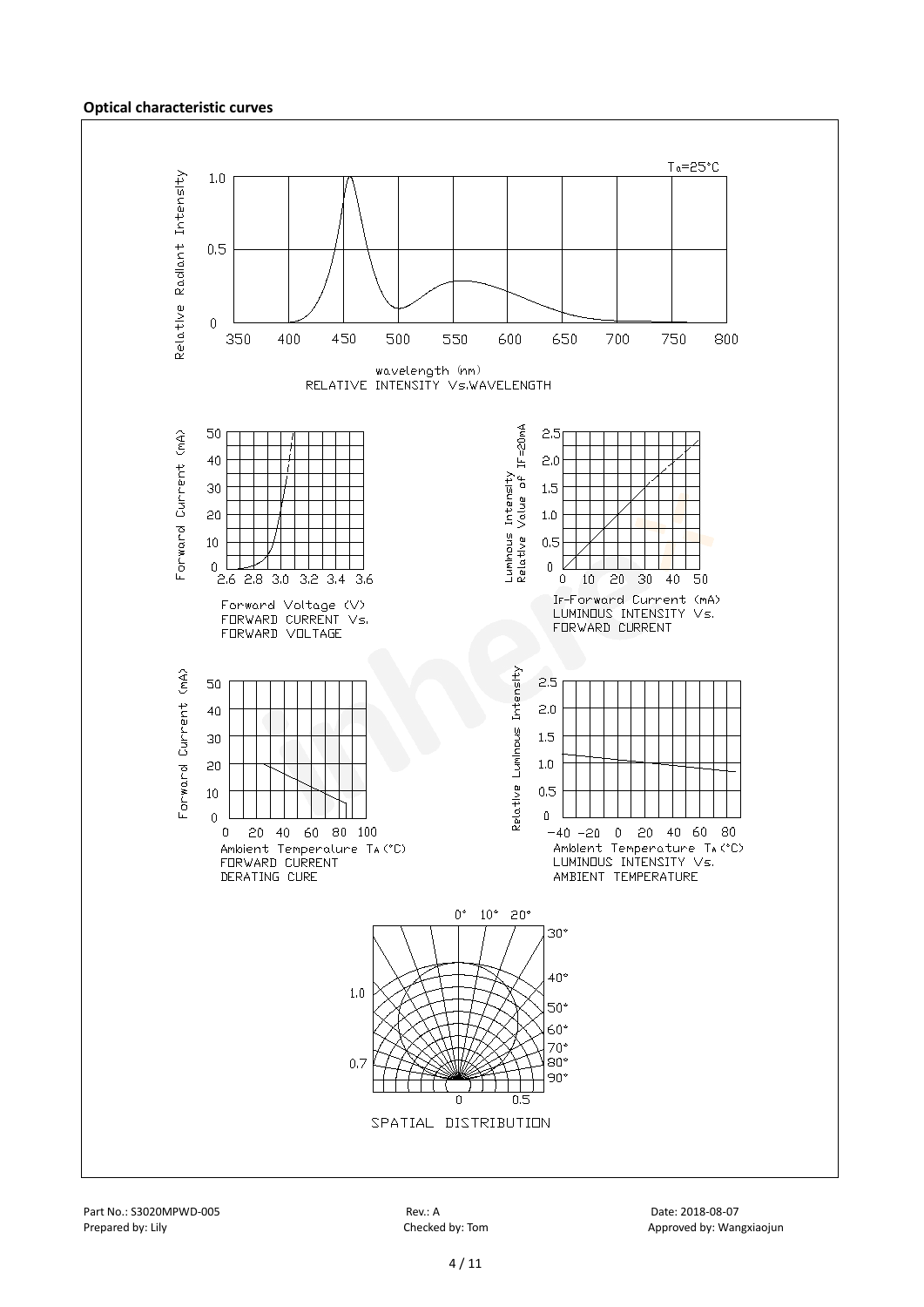#### **Reflow Profile**

Reflow Temp/Time



#### Notes:

- 1. We recommend the reflow temperature 245°C ( $\pm$ 5°C).the maximum soldering temperature should be limited to 260℃.
- 2. Don't cause stress to the epoxy resin while it is exposed to high temperature.
- 3. Number of reflow process shall be 2 times or less.

#### ■Soldering iron

Basic spec is  $\leq$  5sec when 320°C (±20°C). If temperature is higher, time should be shorter (+10°C $\rightarrow$ -1sec).

Power dissipation of iron should be smaller than 20W, and temperatures should be controllable .Surface temperature of the device should be under 350℃.

#### **Rework**

- 1. Customer must finish rework within 5 sec under 340℃.
- 2. The head of iron cannot touch copper foil
- 3. Twin-head type is preferred.



Avoid rubbing or scraping the resin by any object, during high temperature, for example reflow solder etc.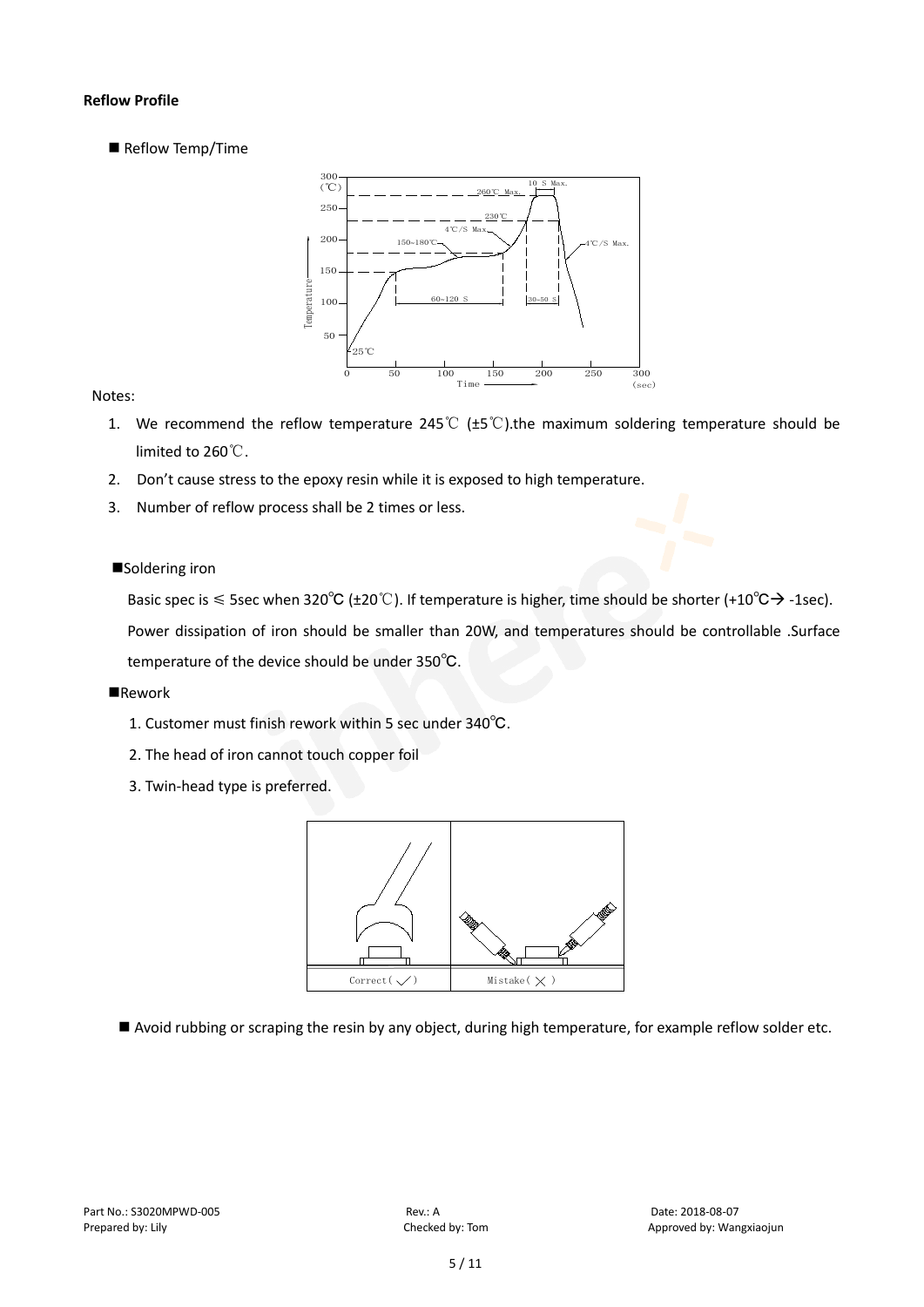#### T**est circuit and handling precautions**

Test circuit



- Handling precautions
- 1. Over-current-proof

Customer must apply resistors for protection; otherwise slight voltage shift will cause big current change

(Burn out will happen).

- 2. Storage
- 2.1 It is recommended to store the products in the following conditions:

Humidity: 60% R.H. Max.

Temperature: 5℃~30℃

- 2.2 Shelf life in sealed bag: 12 month at <5℃~30°C and <30% R.H. after the package is opened, the products should be used within a week or they should be keeping to stored at≦20 R.H. with zip-lock sealed.
- 3. Baking

It is recommended to baking before soldering. The Conditions is: 60±5℃/24hrs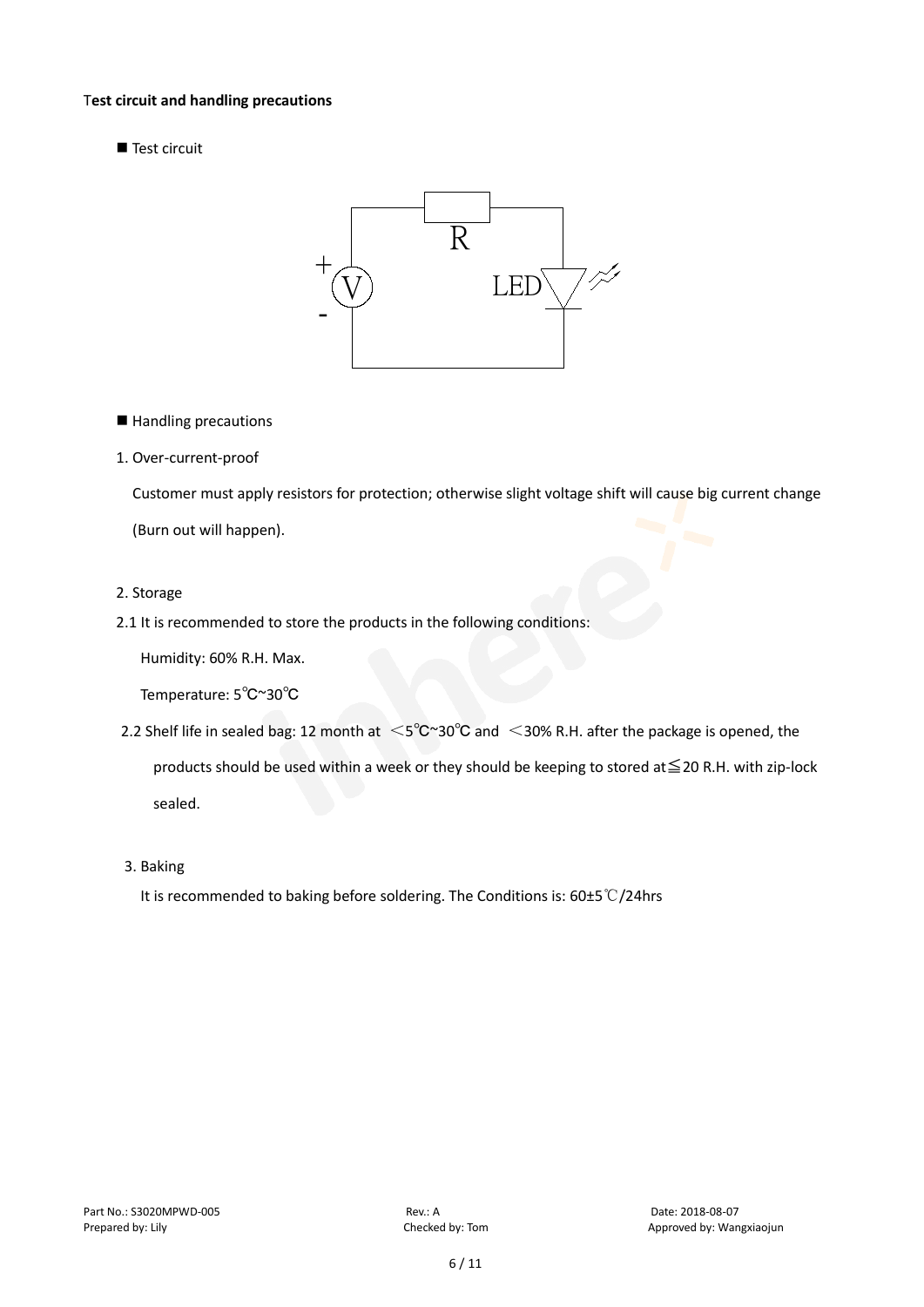#### **Test Items and Results of Reliability**

| <b>Test Item</b>                                  | <b>Test Conditions</b>                                                       | <b>Standard</b><br><b>Test Method</b> | <b>Note</b> | <b>Number of</b><br><b>Test</b> |
|---------------------------------------------------|------------------------------------------------------------------------------|---------------------------------------|-------------|---------------------------------|
| <b>Reflow Soldering</b>                           | Ta=260±5 °C, Time=10±2S                                                      | JB/T 10845-2008                       | 3times      | 0/22                            |
| Salt Atmosphere                                   | Ta=35±3°C, PH=6.5 $\sim$ 7.2                                                 | GB/T 2423.17-2008                     | 24hrs       | 0/22                            |
| Temperature Cycling                               | -40 $±5^{\circ}$ C<br>$30±1$ min<br>个→(25℃/5±1min)↓<br>100±5°C<br>$30±1$ min | GB/T 2423.22-2012                     | 100cycles   | 0/22                            |
| <b>Thermal Shock</b>                              | Ta=-40±5 $°C$ ~100±5 $°C$ ,<br>15±1min dwell                                 | GB/T 2423.22-2012                     | 100cycles   | 0/22                            |
| High Humidity High Temp.<br>Cycling               | Ta=30±5 $^{\circ}$ C $\sim$ 65±5 $^{\circ}$ C,<br>90±5%RH,24hrs/1cycle       | GB/T 2423.4-2008                      | 10cycles    | 0/22                            |
| High Humidity High Temp.<br>Storage Life          | Ta=85±5 °C, $\psi$ (%)=85±5%RH                                               | GB/T 2423.3-2006                      | 1000hrs     | 0/22                            |
| High Temperature<br>Storage Life                  | Ta=100±5°C, non-operating                                                    | GB/T 2423.2-2008                      | 1000hrs     | 0/22                            |
| Low Temperature<br>Storage Life                   | Ta=-40±5℃, non-operating                                                     | GB/T 2423.1-2008                      | 1000hrs     | 0/22                            |
| Life Test                                         | Ta=26±5℃,@20mA,<br>$\psi$ (%)=25%RH~55%RH                                    |                                       | 1000hrs     | 0/22                            |
| High Humidity High Temp.<br><b>Operating Life</b> | Ta=85±5℃,@20mA,<br>$\psi$ (%)=85%RH                                          | GB/T 2423.3-2006                      | 500hrs      | 0/22                            |
| Low Temperature<br><b>Operating Life</b>          | Ta=-20±5℃,@20mA                                                              | GB/T 2423.1-2008                      | 1000hrs     | 0/22                            |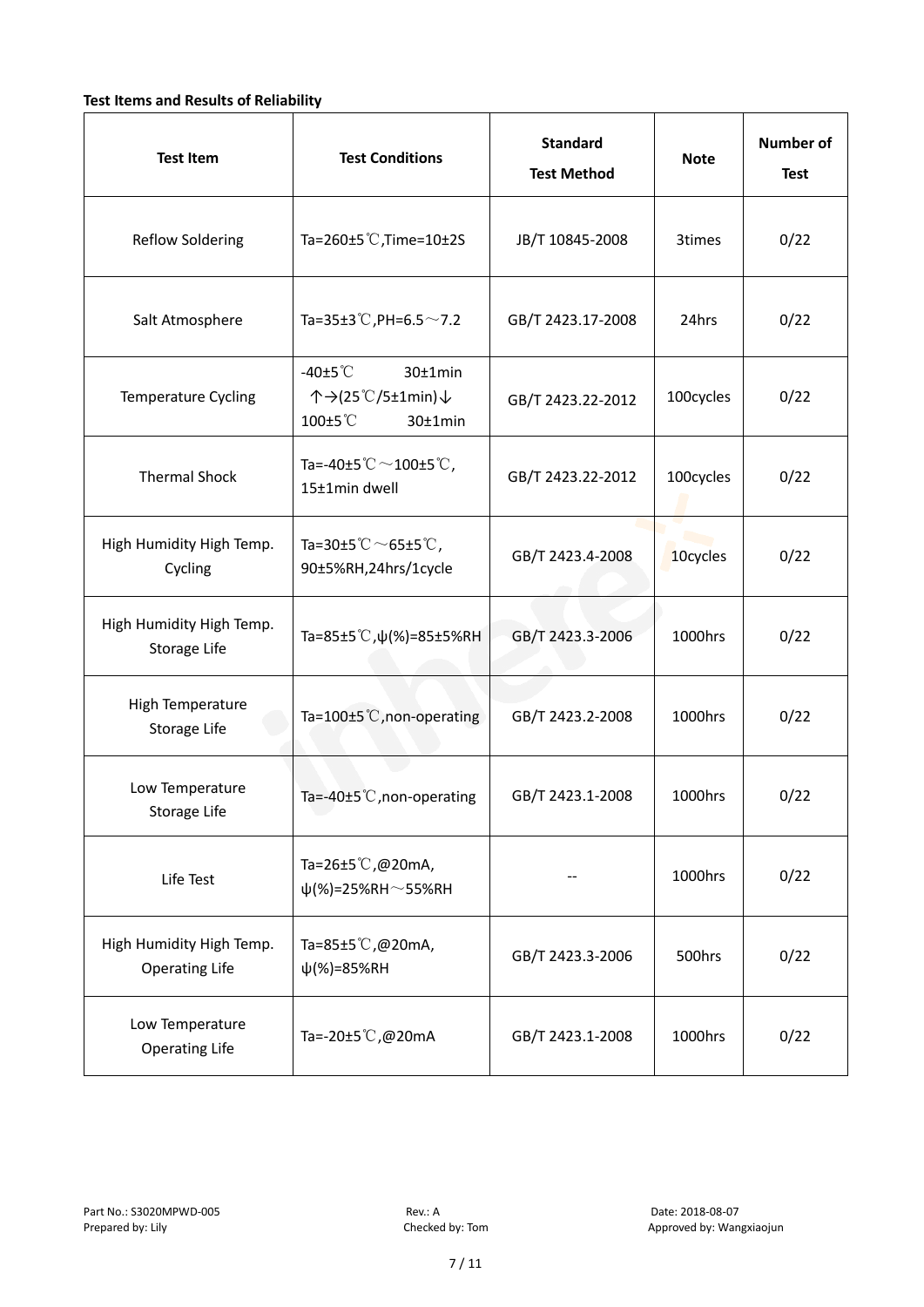#### **Forward Voltage Rank Combination (IF=20mA)**

| Rank                      | Min.    | Max.    | Unit         |
|---------------------------|---------|---------|--------------|
| $\boldsymbol{\mathsf{H}}$ | 2.8     | 2.9     |              |
|                           | 2.9     | $3.0\,$ |              |
|                           | $3.0\,$ | 3.1     |              |
| К                         | $3.1\,$ | 3.2     |              |
|                           | $3.2$   | 3.3     | $\mathsf{v}$ |
| M                         | 3.3     | 3.4     |              |
| ${\sf N}$                 | 3.4     | 3.5     |              |
| O                         | 3.5     | 3.6     |              |

#### **Luminous intensity Rank Combination (IF=20mA)**

| Rank | Min. | Max.  | Unit |
|------|------|-------|------|
|      | 1600 | 2000  |      |
| W    | 2000 | 2500  |      |
| ∧    | 2500 | 3200  | mcd  |
|      | 3200 | $- -$ |      |

#### **Chromaticity coordinates Ranks combination (IF=20mA)**

| Rank           | <b>Chromaticity coordinates</b> |        |        |        |        |  |
|----------------|---------------------------------|--------|--------|--------|--------|--|
|                | Χ                               | 0.3091 | 0.3060 | 0.3172 | 0.3189 |  |
| C <sub>4</sub> | Υ                               | 0.2960 | 0.3100 | 0.3257 | 0.3097 |  |
|                | Χ                               | 0.3060 | 0.3028 | 0.3155 | 0.3172 |  |
| C <sub>5</sub> | Υ                               | 0.3100 | 0.3239 | 0.3418 | 0.3257 |  |
| C7             | Χ                               | 0.3189 | 0.3172 | 0.3276 | 0.3279 |  |
|                | Υ                               | 0.3097 | 0.3257 | 0.3402 | 0.3223 |  |
|                | Χ                               | 0.3172 | 0.3155 | 0.3272 | 0.3276 |  |
| C <sub>8</sub> | ۷                               | 0.3257 | 0.3418 | 0.3581 | 0.3402 |  |

#### **Group Name on Label (Example DATA: J W C4 20)**

| <b>DATA: J W C4 20</b>                         | Vf(V)           | IV(mcd)   | CIE(X,Y)                           | <b>Test Condition</b> |
|------------------------------------------------|-----------------|-----------|------------------------------------|-----------------------|
| $J\rightarrow W \rightarrow C4 \rightarrow 20$ | $3.0^{\sim}3.1$ | 2000~2500 | X(0.3060~0.3189), Y(0.2960~0.3257) | $IF=20mA$             |

#### Notes:

- 1. The tolerance of luminous intensity (Iv ) is  $\pm$  15  $\%$ .
- 2. The tolerance of CIE Coordinates( $X,Y$ )  $\pm$  0.01.
- 3. This specification is preliminary.
- 4. This specification is a standard specification of our factory, can make in accordance with customer's special requirement.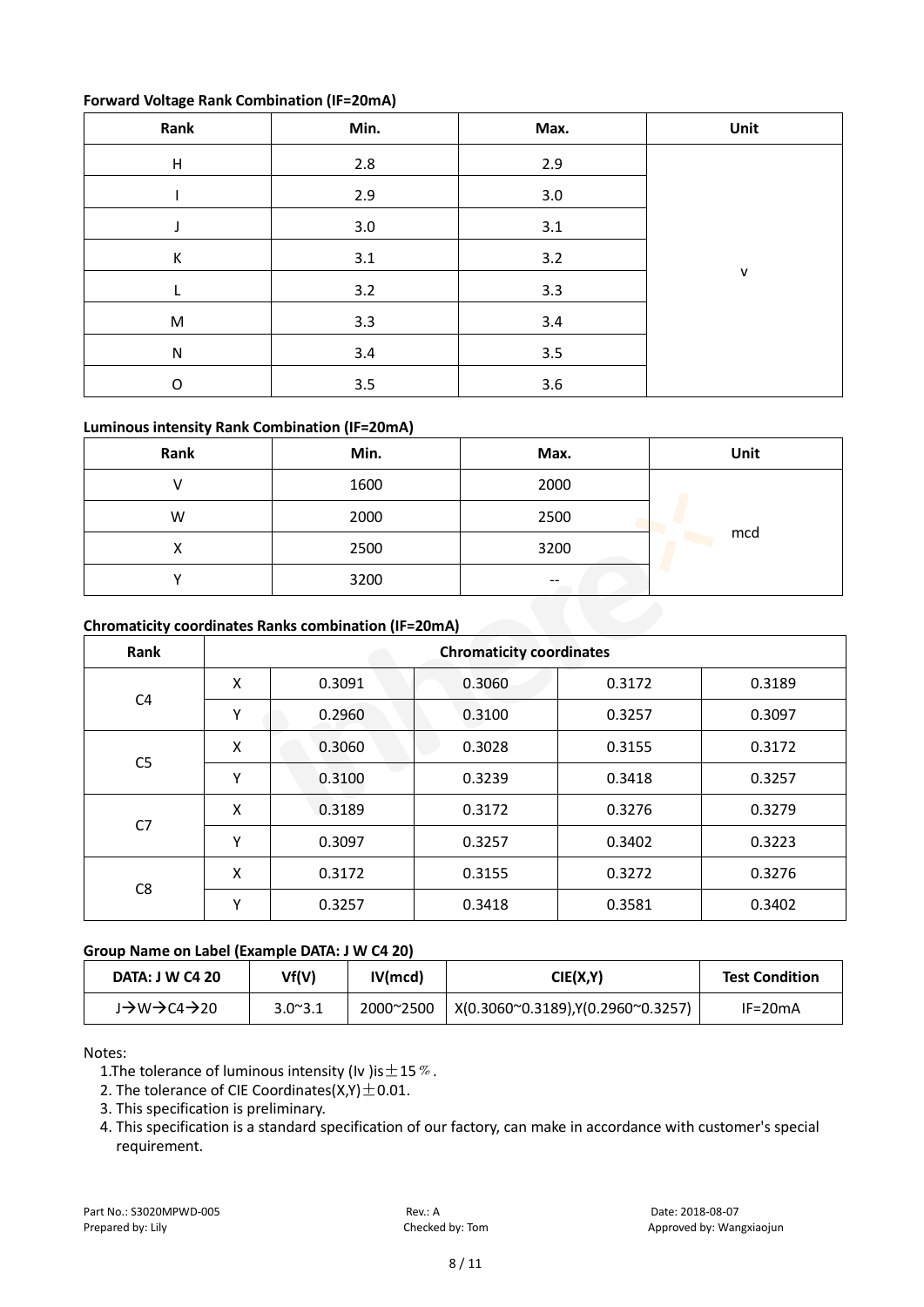#### **XY chromaticity coordinate**:

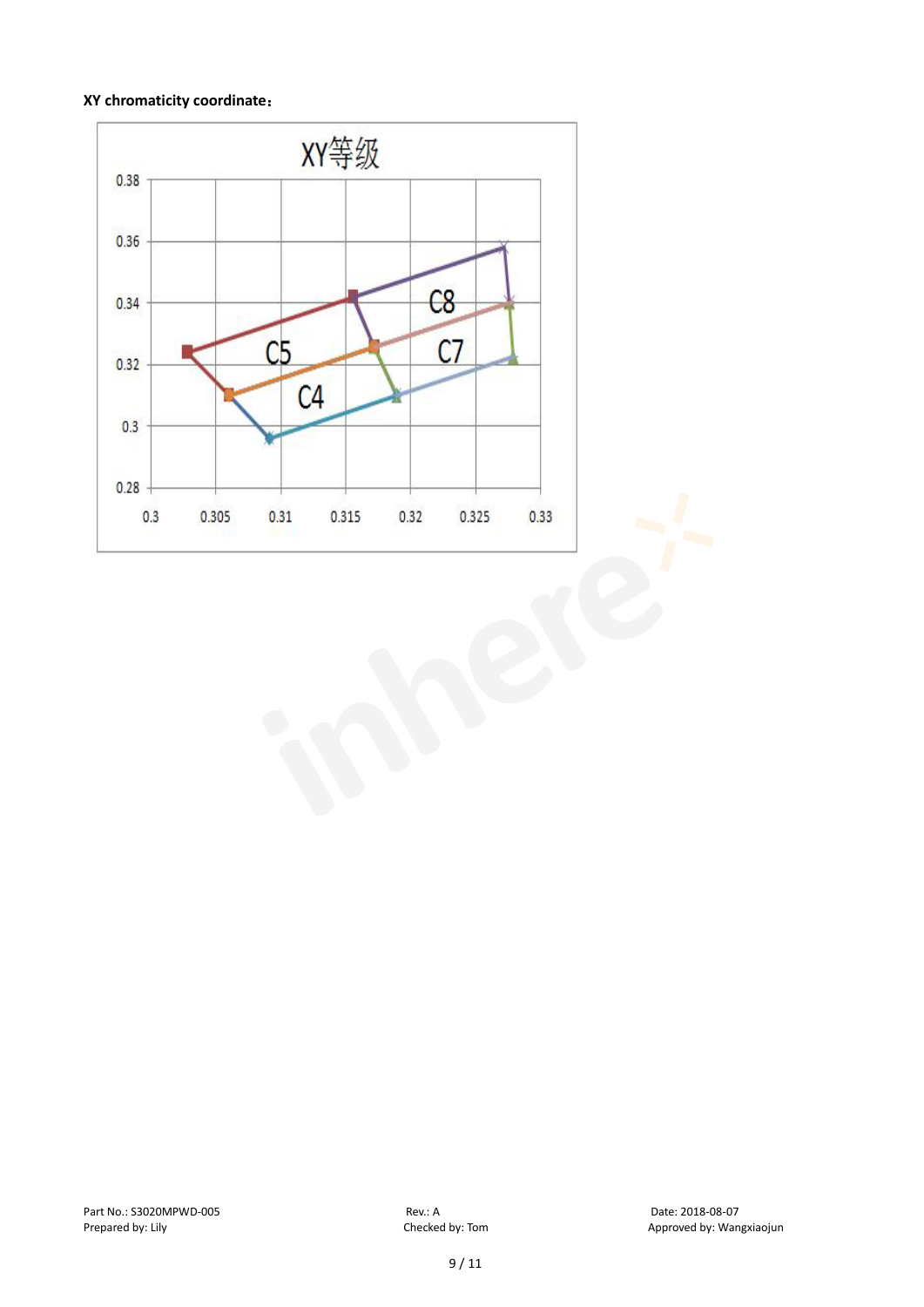#### **3020 Series SMD Chip LED Lamps Packaging Specifications**

- 
- Feeding Direction **Constanting Construction Constanting Operations Construction Constanting Construction Constanting Construction**





**Dimensions of Tape (Unit: mm)**



Notes:

- 1. Empty component pockets are sealed with top cover tape;
- 2. The maximum number of missing lamps is two;
- 3. The cathode is oriented towards the tape sprocket hole in accordance with ANSI/EIA RS-481 specifications.
- 4. 3,000pcs/Reel.